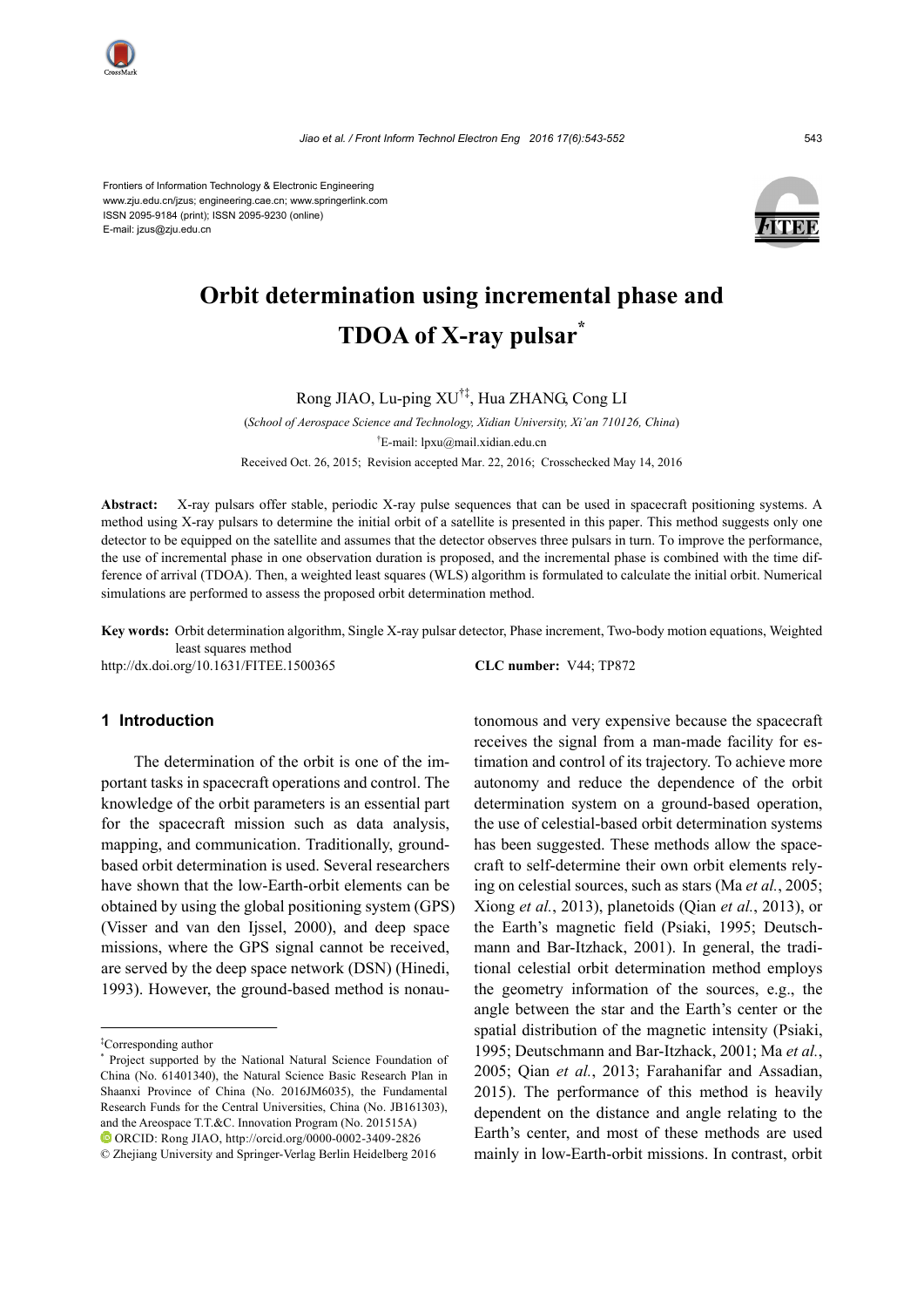determination using the timing information from the variable celestial method has been developed recently. Specifically, due to their special characteristics, one of the variable celestial bodies, namely X-ray pulsars, is a potential candidate for use in modern autonomous orbit determination systems. It was first proposed by Chester and Butman (1981), who named it X-ray pulsar navigation (XNAV).

Pulsars are highly magnetized rotating neutron stars, which emit periodic pulses of electromagnetic radiation. These pulses have a unique profile, and are characterized by extremely high stability and regularity. A detector placed in the beam of the pulsar radiation can reconstruct the pulse and measure the time of arrival (TOA), which can be used to determine the position by calculating the flying time of the pulse between the detector and the solar system barycenter (SSB). This principle is similar to GPS, which obtains the distance by measuring the time difference between the satellite and the receiver. Thus, XNAV is called a 'natural global positioning system'. Several researchers have introduced this technology (Ray *et al.*, 2002; Sheikh *et al.*, 2011; Zhang *et al.*, 2014). According to some, one of the major applications of XNAV is to determine the orbit of the spacecraft (Woodfork, 2005; Huang and Liang, 2010; Mao *et al.*, 2010). Woodfork (2005) used the time difference of arrival (TDOA) between the satellites to aid GPS satellite orbit determination. The use of X-ray pulsar to make the initial orbit determination of the high Earth orbit was introduced by Huang and Liang (2010). Orbit determination by a single X-ray pulsar was discussed by Mao *et al.* (2010). These works show that an accuracy of only several hundred meters can be obtained using the state-of-the-art technology. Some improved methods, which employ additional resources such as the Sun or stars, have been proposed (Ray *et al.*, 2002; Liu *et al.*, 2015). These methods require a subsystem to deal with the additional inputs, which increases the complexity and burden of the navigation system. In view of the above, we present a novel method in this paper that addresses the use of one single pulsar to determine the initial orbit. This method assumes that the detector points to three pulsars in turn, and proposes to use the increment of the pulse phase brought in by satellite movement to improve the precision of orbit determination. Then, the weighted least squares (WLS) algorithm is integrated with the TDOA and the increment phase, which can provide more information than the traditional XNAV.

### **2 Basic principle of pulsar navigation**

X-ray pulsar navigation uses the X-ray pulse's TDOA between the spacecraft and the SSB to determine spacecraft's position and velocity (Sheikh, 2005; Wang *et al.*, 2013). To obtain the TDOA, the measured pulse TOA at the satellite should be compared with the predicted pulse TOA at the SSB (Sheikh *et al.*, 2007; Emadzadeh and Speyer, 2011; Zhang and Xu, 2011).

The TOA of a photon recorded by an atomic clock is a proper time. To compare the TOA of the measured pulse and the TOA of the predicted pulse in the same time framework, the proper time must be transformed to a coordinate time such as the barycentric coordinate time (TCB) or barycentric dynamic time (TDB) (Sheikh, 2005; Sheikh *et al.*, 2007; Shang *et al.*, 2013). TCB is adopted in this study.

The barycenter of the solar system's celestial reference system (BCRS) is established (Fig. 1), with the barycenter of the solar system  $O_{SSB}$  as the origin,  $X<sub>SSB</sub>$  pointing to the vernal point defined by the standard epoch J2000.0, and  $Z_{SSB}$  is perpendicular to the celestial equator and  $Y_{SSB}$  is pointing to the  $X-Z$ plane according to the right-hand rule.  $\boldsymbol{O}_{\text{E}}$  and  $\boldsymbol{O}_{\text{Sun}}$ are the mass centers of the Earth and Sun, respectively.  $R_{SC}$ ,  $D$ ,  $R_E$ , and *b* are the position vectors of satellite, pulsar, and center mass of the Earth and Sun with respect to SBB, respectively. Variables *λ*, *α*, and *n* are the right ascension, declination, and the radiation direction of pulsar, respectively.



**Fig. 1 Geometric relationships among pulsars, Earth, Sun, and the spacecraft**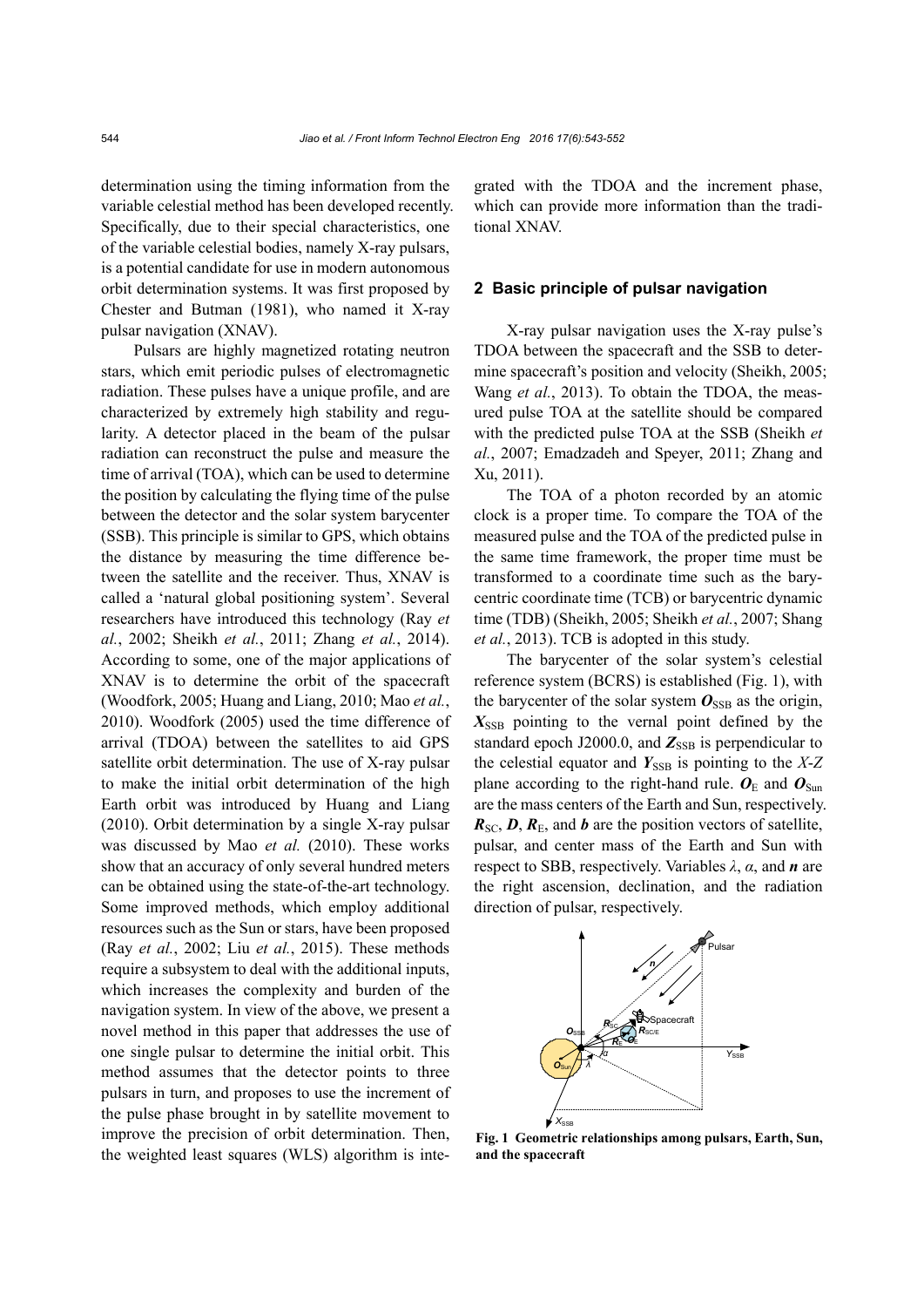In the BCRS, the space-time coordinates of the spacecraft are assumed as (Backer and Hellings, 1986; Sheikh, 2005)

$$
\{ct, x, y, z\} = \{x^0, x^1, x^2, x^3\},\tag{1}
$$

where  $c$  is the light speed and the space-time interval is

$$
ds^{2} = \sum_{p,q} g_{pq} dx^{p} dx^{q}, \quad p,q = 1,2,3,4,
$$
 (2)

where  $g_{pq}$  is the metric tensor and a function of time and space coordinates, which determines the nature of space.

Because the ratio between the gravitational radius of the Sun and its physical radius is only  $10^{-6}$ (Sheikh, 2005), the solar system can be regarded as a weak gravitational field and its time and space are nearly the flat Minkowski space-time. Thus, the second-order post-Newtonian metric tensor is suitable, and only the lower-order terms of the space-time metric components need to be retained. Then, the space-time interval can be written as

$$
ds^{2} = \left(1 - \frac{2U}{c^{2}}\right)c^{2}dt^{2} - \left(1 + \frac{2U}{c^{2}}\right)(dx^{2} + dy^{2} + dz^{2}), (3)
$$

where  $U = \sum_i Gm_i / r_i$  represents the sum of the gravitational potentials of all celestial bodies generated at the onboard clock in the solar system, Gm*i* is the gravitational constant of the *i*th celestial body, and *ri* is the distance between the *i*th celestial body and the spacecraft.

The distance between the pulsar and the solar system is as much as thousands of light years, so the pulsar radiation direction can be approximately regarded as a constant vector in the whole solar system. Taking into account that the gravity of the Sun is the main gravity source in the solar system, the simplified TOA transfer equation from the spacecraft to the SSB was given by Ray *et al.* (2002), Sheikh (2005), and Taylor (1992), as

$$
t_{\text{SSB}} - t_{\text{SC}} = \frac{\boldsymbol{n} \cdot \boldsymbol{R}_{\text{SC}}}{c} + \frac{1}{2cD_0} \Big[ (\boldsymbol{n} \cdot \boldsymbol{R}_{\text{SC}})^2 - ||\boldsymbol{R}_{\text{SC}}||^2
$$
  
+2(\boldsymbol{n} \cdot \boldsymbol{b})(\boldsymbol{n} \cdot \boldsymbol{R}\_{\text{SC}}) - 2\boldsymbol{b} \cdot \boldsymbol{R}\_{\text{SC}} \Big]   
+ \frac{2\mu\_{\text{s}}}{c^3} \ln \left| \frac{\boldsymbol{n} \cdot \boldsymbol{R}\_{\text{SC}} + \boldsymbol{n} \cdot \boldsymbol{b} + ||\boldsymbol{R}\_{\text{SC}}|| + ||\boldsymbol{b}||}{\boldsymbol{n} \cdot \boldsymbol{b} + ||\boldsymbol{b}||} \right|, \tag{4}

where  $t_{SSB}$  and  $t_{SC}$  are the TOA of the SSB and the satellite, respetively,  $\mu_s$  the gravity of the Sun,  $\mathbf{R}_{\text{SC}}$  and *b* the position vectors of the satellite and the Sun with respect to SSB, respectively, *n* the angular position vector of the pulsar, and  $D_0$  the distance between the first pulsar and SSB.

The pulse timing model defined at the SSB can be expressed as

$$
\phi(t) = \phi(t_0) + f(t - t_0) + \sum_{n=2}^{+\infty} \frac{f^{n-1}(t - t_0)^n}{n!},
$$
 (5)

where  $\phi(t)$  is the phase of the pulsar at time *t* in SSB,  $t_0$  the reference epoch, and  $f$  the pulse frequency. Then, *t*<sub>SSB</sub> can be obtained as

$$
t_{\text{SSB}} = \arg(\phi_{\text{SSB}}(t)),\tag{6}
$$

where arg( $\cdot$ ) indicates extracting time from  $\phi_{\text{SSB}}$ , or

$$
t_{\text{SSB}} = \phi_{\text{SSB}} P,\tag{7}
$$

where *P* is the period of pulsar and  $\phi_{\text{SSB}}$  the phase between the pulsar and the solar system's barycenter at time *t*. In a similar way, we have

$$
t_{\rm SC} = \phi_{\rm SC} P,\tag{8}
$$

where  $\phi_{\rm sc}$  is the phase between the pulsar and the satellite at time  $t_{SC}$ . Substituting Eqs. (7) and (8) into Eq. (4), the time delay from SSB to the satellite,  $t_d$ , can be rewritten as

$$
t_{\rm d} = \psi \cdot P = \tilde{t} + \delta t = \frac{n \cdot R_{\rm SC}}{c}
$$
  
+ 
$$
\frac{1}{2cD_0} \Big[ (n \cdot R_{\rm SC})^2 - ||R_{\rm SC}||^2 + 2(n \cdot b)(n \cdot R_{\rm SC}) - 2b \cdot R_{\rm SC} \Big]
$$
  
+ 
$$
\frac{2\mu_{\rm s}}{c^3} \ln \left| \frac{n \cdot R_{\rm SC} + n \cdot b + ||R_{\rm SC}|| + ||b||}{n \cdot b + ||b||} \right|,
$$
  
(9)

where  $\psi = \phi_{\text{SSB}} - \phi_{\text{SC}}$  is the phase between SSB and the satellite,  $\tilde{t} = (n \cdot r) / c$  is the time delay caused by the geometric distance, and δ*t* is the time delay caused by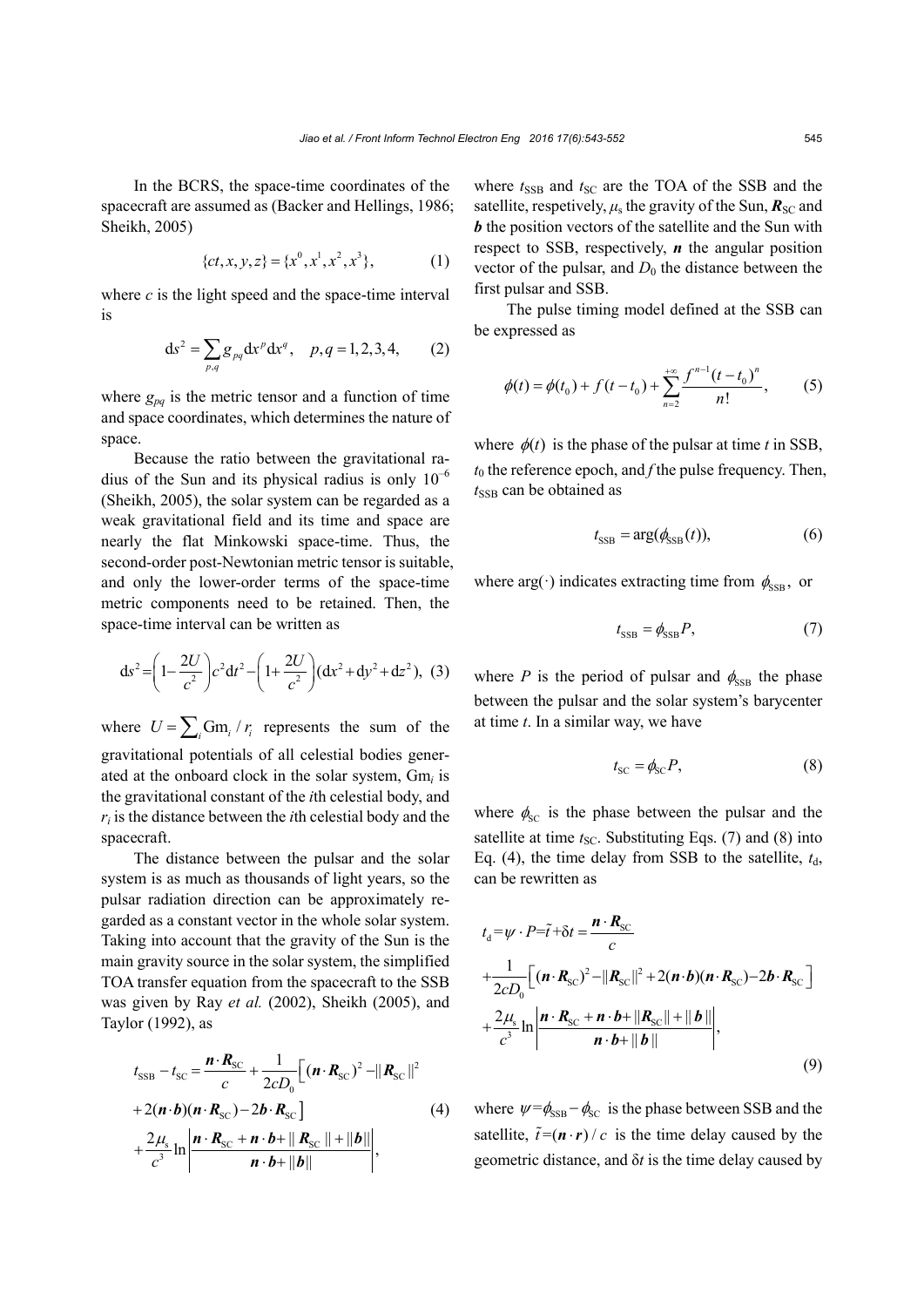the parallel arrival of X-rays in the solar system and relativistic effect. δ*t* can be written as

$$
\delta t =
$$
\n
$$
-\frac{1}{2cD_0} \Big[ (\boldsymbol{n} \cdot \boldsymbol{R}_{\rm SC})^2 - ||\boldsymbol{R}_{\rm SC}||^2 + 2(\boldsymbol{n} \cdot \boldsymbol{b})(\boldsymbol{n} \cdot \boldsymbol{R}_{\rm SC}) - 2\boldsymbol{b} \cdot \boldsymbol{R}_{\rm SC} \Big] - 2\mu_{\rm s} \ln \left| \frac{\boldsymbol{n} \cdot \boldsymbol{R}_{\rm SC} + \boldsymbol{n} \cdot \boldsymbol{b} + ||\boldsymbol{R}_{\rm SC}|| + ||\boldsymbol{b}||}{\boldsymbol{n} \cdot \boldsymbol{b} + ||\boldsymbol{b}||} \right].
$$
\n(10)

The TOA observation of XNAV is obtained as

$$
\mathbf{Z} = [t_1 \ t_2 \ t_3 \ \cdots], \tag{11}
$$

where  $t_1$ ,  $t_2$ ,  $t_3$ , ... are the time delays from SSB to the satellite at different instants.

## **3 Incremental phase of the pulsar signal**

In XNAV, the basic measurement can be simply defined as the time delay between the satellite and SSB, which is calculated from the TOA of the pulsar signals, as shown in the previous section. Here, phase increment measurement is used to improve the accuracy of the traditional XNAV. The phase increment arises from the movement of the detector fixed on the satellite (Fig. 2).



**Fig. 2 Geometric model of time increment observation**

In Fig. 2,  $t_1$  and  $t_2$  denote two instants of the satellite orbit, and the phase difference between the two instants can be expressed as

$$
\Delta \psi = \psi_{t_2} - \psi_{t_1},\tag{12}
$$

where  $\psi_{t_i}$  and  $\psi_{t_i}$  denote the phase between the

pulsar and the satellite at time  $t_1$  and  $t_2$ , respectively.  $r_{t_1}$  and  $r_{t_2}$  are the position vectors of the satellite at  $t_1$ 

and  $t_2$  with respect to the Earth center, respectively. According to Eq. (4),  $\Delta \psi$  can be derived from the

$$
\Delta t = \Delta \psi P = \frac{\boldsymbol{n} \cdot (\boldsymbol{r}_{t_2} - \boldsymbol{r}_{t_1})}{c} - \frac{1}{2cD_0} \Big[ (\boldsymbol{n} \cdot (\boldsymbol{r}_{t_1} + \boldsymbol{r}_{t_2})) (\boldsymbol{n} \cdot \delta \boldsymbol{r})
$$
  
\n
$$
-(\|\boldsymbol{r}_{t_1}\| + \|\boldsymbol{r}_{t_2}\|) \|\delta \boldsymbol{r}\| + 2(\boldsymbol{n} \cdot \boldsymbol{b}) (\boldsymbol{n} \cdot \delta \boldsymbol{r}) - 2\boldsymbol{b} \cdot \delta \boldsymbol{r} \Big]
$$
  
\n
$$
-\frac{2\mu_s}{c^3} \ln \Bigg| 1 + \frac{\boldsymbol{n} \cdot \delta \boldsymbol{r} + \|\delta \boldsymbol{r}\|}{\boldsymbol{n} \cdot \boldsymbol{r}_{t_1} + \boldsymbol{n} \cdot \boldsymbol{b} + \|\boldsymbol{r}_{t_1}\| + \|\boldsymbol{b}\|} \Bigg|,
$$
\n(13)

where  $\delta r = r_{t_2} - r_{t_1}$ .

position vectors  $r_{t_1}$  and  $r_{t_2}$  as

Generally, the distance between the satellite and SSB  $(r=||r||)$  is on the order of 10<sup>7</sup> km, while that between the center of the Sun and SSB  $(b=||b||)$  is on the order of  $10^6$  km. However, in the solar system,  $D_0$ is on the order of  $10^{14}$  km. Assuming that the observation time of TOA is 500 s and that the speed of the satellite is 7.9 km/s, the position increment ||δ*r*|| between the adjoining instants is in the order of  $10^2$  km. Therefore, the values of  $(||\mathbf{r}_{t}|| + ||\mathbf{r}_{t}||) ||\delta \mathbf{r}|| / D_0$  with the order of magnitude  $10^{-6}$  and  $(\mathbf{n} \cdot \mathbf{b})(\mathbf{n} \cdot \delta \mathbf{r})/D_0$  with the order of magnitude  $10^{-7}$  are negligible. As the distance between the satellites at two different instants is relatively small, the effects caused by the parallel X-rays and the relativistic effects are roughly the same, and the common error terms in the TOA can be eliminated at the adjacent moments of the satellite. Thus, Eq. (13) can be written as

$$
\Delta t = \Delta \psi P = \frac{1}{c} \boldsymbol{n} \cdot (\boldsymbol{r}_{t_2} - \boldsymbol{r}_{t_1}). \tag{14}
$$

# **4 Weighted least squares method to determine the initial orbit**

## **4.1 Basic theory of spacecraft orbit determination**

In general, the expression of the dynamic system measurement model for nonlinear mechanics is

$$
\begin{cases}\n\dot{X} = F(X, t), \ X(t_k) \equiv X_k, \\
Y_i = G(X_i, t_i) + \varepsilon_i, \quad i = 1, 2, ..., n,\n\end{cases}
$$
\n(15)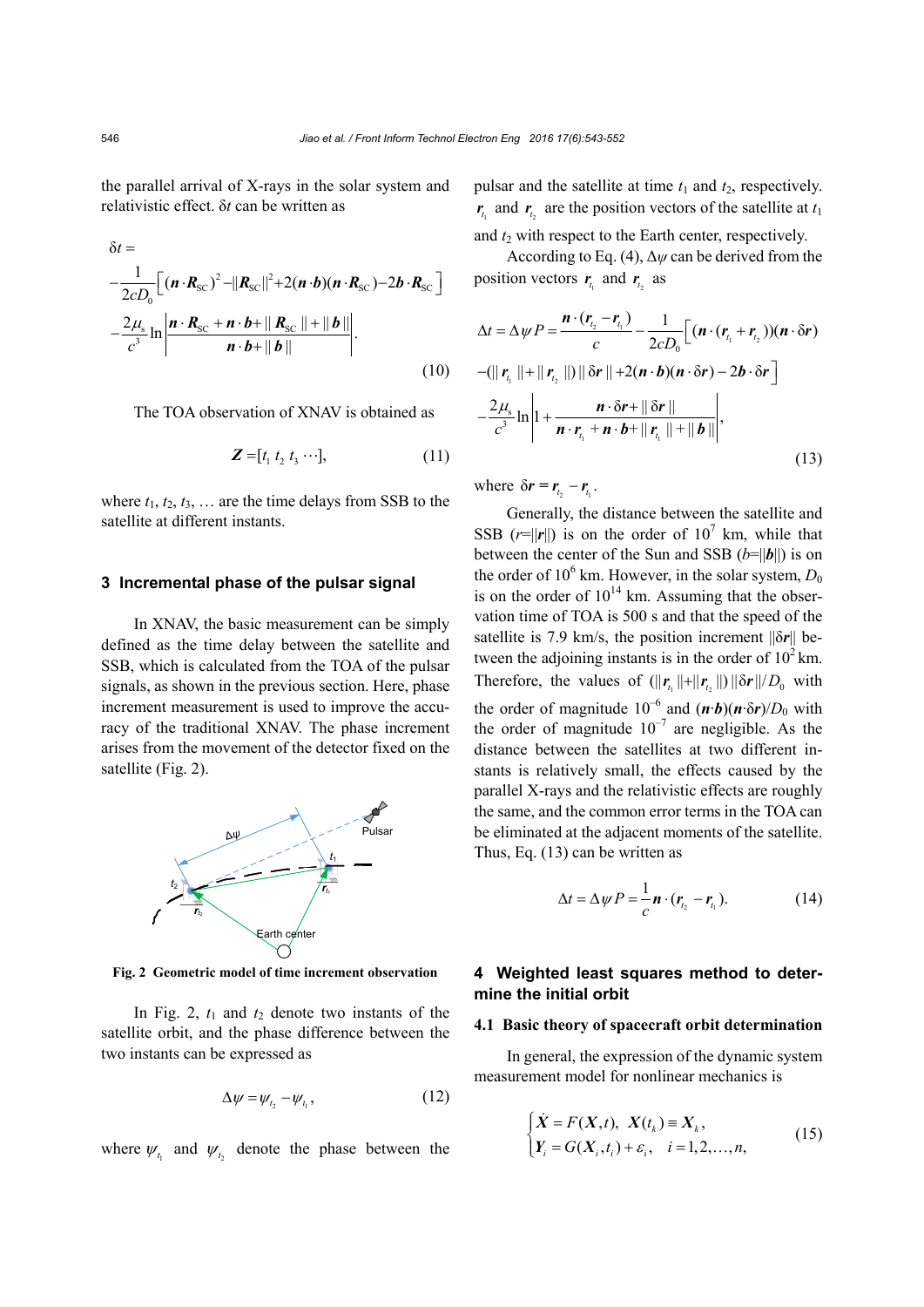where  $X_k$  is the *n*-dimensional unknown state vector at time  $t_k$ , and  $Y_i$  is the *p*-dimensional observation vector to acquire the best estimation of  $X_k$ , i.e.,  $\hat{X}_k$ .

Spacecraft orbit determination can be regarded as a nonlinear estimation problem. The system function should be linearized before it can be solved by linear estimation theory.

Suppose there is a reasonable reference trajectory  $X^*$  and the real orbit *X*. Then the orbit of actual movement can be expanded in a Taylor series about reference orbit in a certain period. If the higher-order terms of Taylor series expansion are ignored, the relationship between the real and reference trajectories can be described by a linear difference equation, which depends only on the time.

Let *x* be the *n*-dimensional state difference matrix and  $\nu$  the *p*-dimensional observation difference matrix. Here,  $x$  and  $y$  are defined as

$$
\begin{cases}\n\mathbf{x}(t) = \mathbf{X}(t) - \mathbf{X}^*(t), \\
\mathbf{y}(t) = \mathbf{Y}(t) - \mathbf{Y}^*(t), \\
\dot{\mathbf{x}}(t) = \dot{\mathbf{X}}(t) - \dot{\mathbf{X}}^*(t).\n\end{cases}
$$
\n(16)

Expanding Eq. (15) into a Taylor series with respect to the reference point, the following equations are obtained:

$$
\dot{X}(t) = F(X,t) = F(X^*,t)
$$
\n
$$
+ \left[ \frac{\partial F(t)}{\partial X(t)} \right]^* \left[ X(t) - X^*(t) \right] + O_F \left[ X(t) - X^*(t) \right],
$$
\n
$$
Y_i = G(X_i, t_i) + \varepsilon_i = G(X_i^*, t_i)
$$
\n
$$
+ \left[ \frac{\partial G}{\partial X} \right]_i^* \left[ X(t_i) - X^*(t_i) \right]_i + O_G \left[ X(t_i) - X^*(t_i) \right] + \varepsilon_i,
$$
\n(17)

where  $\begin{bmatrix} \cdot \end{bmatrix}^*$  indicates the partial derivative of matrix,  $X^*(t)$  is the reference solution, which can be obtained by integrating Eq. (15) with the specific initial condition  $X^*(t_0)$ , and  $O_F$  and  $O_G$  are the higher-order Taylor series of  $X$  and  $Y_i$ , respectively. Assume that the higher-order terms are far less than the first-order term, and thus they can be neglected.

If the condition meets

$$
\begin{cases}\n\dot{X}^* = F(X^*, t), \\
Y_i^* = G(X_i^*, t_i),\n\end{cases}
$$
\n(18)

Eq. (15) can be rewritten as

$$
\begin{cases}\n\dot{\mathbf{x}}(t) = A(t)\mathbf{x}(t), \\
\mathbf{y}_i = \tilde{\boldsymbol{H}}_i \mathbf{x}_i + \varepsilon_i, \quad i = 1, 2, \dots, n,\n\end{cases} \tag{19}
$$

where  $A(t) = [\partial F(t) / \partial X(t)]^*$  and  $\tilde{H}_i = [\partial G / \partial X]_i^*$ .

Thus, the original nonlinear estimation problem turns into a linear estimation problem described by Eq. (19). The general solution of the first formula in Eq. (19) can be expressed as

$$
\mathbf{x}(t) = \mathbf{\Phi}(t, t_k) \mathbf{x}_k, \tag{20}
$$

where  $x_k$  is the value of  $x(t_k)$  and  $\Phi(t, t_k)$  is the state transition matrix for the two-body problem. According to the matrix eigenvalue and eigenvector method,  $\Phi(t, t_k)$  can be calculated by

$$
\boldsymbol{\Phi}(t,t_0) = V \mathbf{e}^{\lambda(t,t_0)} V^{-1}, \qquad (21)
$$

where

$$
\mathbf{e}^{\lambda(t,t_0)} = \begin{bmatrix} e^{\lambda_1(t-t_0)} & 0 & \cdots & 0 \\ 0 & e^{\lambda_2(t-t_0)} & \cdots & 0 \\ \vdots & \vdots & & \vdots \\ 0 & 0 & \cdots & e^{\lambda_n(t-t_0)} \end{bmatrix},
$$

 $\lambda_1, \lambda_2, \ldots, \lambda_n$  are the eigenvalues of *A*, and *V* is a set of linearly independent eigenvectors corresponding to  $\lambda_1$ , *λ*2, *...*, *λn*.

### **4.2 Initial orbit determination based on WLS**

According to the two-body motion of the spacecraft in the orbital coordinate system, we can construct a model of the two-body motion of the spacecraft. Based on the theoretical knowledge in Section 4.1, if matrices *A* and  $\tilde{H}$  are already known, the initial orbit can be estimated by the WLS method.

It is assumed that the spacecraft is affected only by the center attraction, without regarding the influence of other inertia forces. Thus, the state vector can be represented as

$$
X = [x \ y \ z \ u \ v \ w]^T. \tag{22}
$$

Here,  $(x, y, z)$  and  $(u, v, w)$  are the position and velocity vectors of the spacecraft at any point,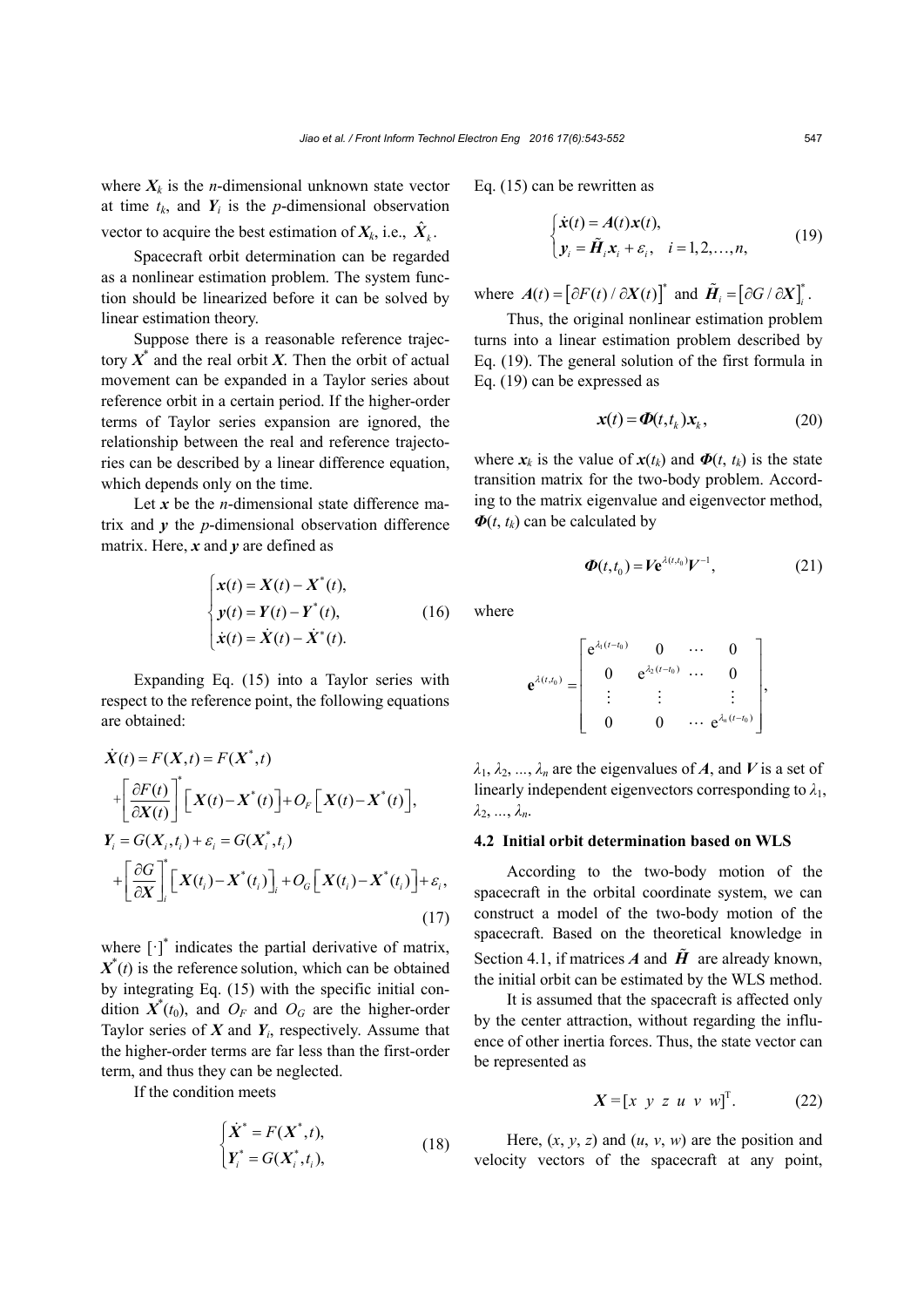respectively. According to the two-body motion equation, we can obtain

$$
\begin{cases}\n\ddot{x} = -\mu x / r^3, \\
\ddot{y} = -\mu y / r^3, \\
\ddot{z} = -\mu z / r^3,\n\end{cases}
$$
\n(23)

where  $\mu$  is the gravitational constant and  $r$  the distance between the spacecraft and the Earth center. By Eq.  $(23)$ , the derivative of *X* is obtained:

$$
\dot{X} = [\dot{x} \quad \dot{y} \quad \dot{z} \quad \dot{u} \quad \dot{v} \quad \dot{w}]^{T}
$$
  
=  $[F_1 \quad F_2 \quad F_3 \quad F_4 \quad F_5 \quad F_6]^T$   
=  $[\dot{u} \quad v \quad w \quad -\mu x/r^3 \quad -\mu y/r^3 \quad -\mu z/r^3]^{T}$ . (24)

According to Eq. (19),

$$
A(t) = \frac{\partial F(X, t)}{\partial X}
$$
  
\n
$$
= \begin{bmatrix}\n0 & 0 & 0 & 1 & 0 & 0 \\
0 & 0 & 0 & 0 & 0 & 1 & 0 \\
-\frac{\mu}{r^3} + \frac{3\mu x^2}{r^5} & \frac{3\mu xy}{r^5} & \frac{3\mu xz}{r^5} & 0 & 0 & 0 \\
\frac{3\mu xy}{r^5} & -\frac{\mu}{r^3} + \frac{3\mu y^2}{r^5} & \frac{3\mu yz}{r^5} & 0 & 0 & 0 \\
\frac{3\mu zx}{r^5} & \frac{3\mu yz}{r^5} & -\frac{\mu}{r^3} + \frac{3\mu z^2}{r^5} & 0 & 0 & 0\n\end{bmatrix}
$$
  
\n
$$
(25)
$$

According to Eq. (21),  $\boldsymbol{\Phi}(t_i, t_k)$  can be obtained as

$$
\Phi(t_j, t_k) = \begin{bmatrix}\n0 & 0 & 0 & 1 & 0 & 0 \\
0 & 0 & 0 & 0 & 1 & 0 \\
0 & 0 & 0 & 0 & 0 & 1 \\
-\frac{\mu}{r^3} + \frac{3\mu x^2}{r^5} & \frac{3\mu xy}{r^5} & \frac{3\mu xz}{r^5} & 0 & 0 & 0 \\
\frac{3\mu xy}{r^5} & -\frac{\mu}{r^3} + \frac{3\mu y^2}{r^5} & \frac{3\mu yz}{r^5} & 0 & 0 & 0 \\
\frac{3\mu zx}{r^5} & \frac{3\mu yz}{r^5} & -\frac{\mu}{r^3} + \frac{3\mu z^2}{r^5} & 0 & 0 & 0\n\end{bmatrix} \cdot T_{jk},
$$
\n(26)

where  $T_{jk}$ = $t_j$ − $t_k$ . According to Eq. (11), the observation is denoted by

$$
Z_i = t_i = P_i \psi = \hat{\boldsymbol{n}}_i \cdot \boldsymbol{x}_i / c. \qquad (27)
$$

In this study, the newly introduced observation is the time increment, defined as  $\hat{T}_{kj} = \hat{n}_i \cdot (\mathbf{x}_k - \mathbf{x}_j) / c$ , and the observation function can be redefined by

$$
\mathbf{Z} = [Z_1 \, Z_2 \, \hat{T}_{21} \, Z_3 \, Z_4 \, \hat{T}_{43} \cdots], \tag{28}
$$

which can also be expressed as

$$
\begin{cases}\ny_1 = Z_1 = \dot{H}_1 \Phi(t_1, t_k) x_k + \varepsilon_1, \\
y_2 = Z_2 = \dot{H}_2 \Phi(t_2, t_k) x_k + \varepsilon_2, \\
y_3 = \hat{T}_{21} = \dot{H}_2 (\Phi(t_2, t_k) - \Phi(t_1, t_k)) x_k + \varepsilon_3, \\
\vdots \\
y_i = Z_j = \dot{H}_j \Phi(t_j, t_k) x_k + \varepsilon_i.\n\end{cases}
$$
\n(29)

We can denote the elements in Eq. (29) as

$$
\mathbf{y} = \begin{bmatrix} y_1 \\ y_2 \\ \vdots \\ y_l \end{bmatrix}, \ \mathbf{H} = \begin{bmatrix} \mathbf{\dot{H}}_1 \boldsymbol{\Phi}(t_1, t_k) \\ \mathbf{\dot{H}}_2 \boldsymbol{\Phi}(t_1, t_k) \\ \vdots \\ \mathbf{\dot{H}}_i \boldsymbol{\Phi}(t_1, t_k) \end{bmatrix}, \ \hat{\boldsymbol{I}} = \begin{bmatrix} \varepsilon_1 \\ \varepsilon_2 \\ \vdots \\ \varepsilon_i \end{bmatrix}, \quad (30)
$$

where  $\varepsilon_1$ ,  $\varepsilon_2$ , ...,  $\varepsilon_i$  are the differences between the theoretical and observed values of the measurement error, which are generally considered to be of the white noise distribution and not related to each other.

If the characteristic value and eigenvector of matrix *A* are known,  $\Phi(t, t_0)$  can be calculated. Then we can estimate the state vectors of the spacecraft by WLS, and the best estimation of state vector is

$$
\hat{\mathbf{x}} = (\boldsymbol{H}^{\mathrm{T}} \boldsymbol{w} \boldsymbol{H})^{-1} \boldsymbol{H}^{\mathrm{T}} \boldsymbol{w} \mathbf{y},
$$
(31)

where  $w = diag(\varepsilon_1^{-2}, \varepsilon_2^{-2}, \dots, \varepsilon_i^{-2})$ .

## **5 Simulation**

In the simulation, three different orbits are adopted to verify the method proposed in this study.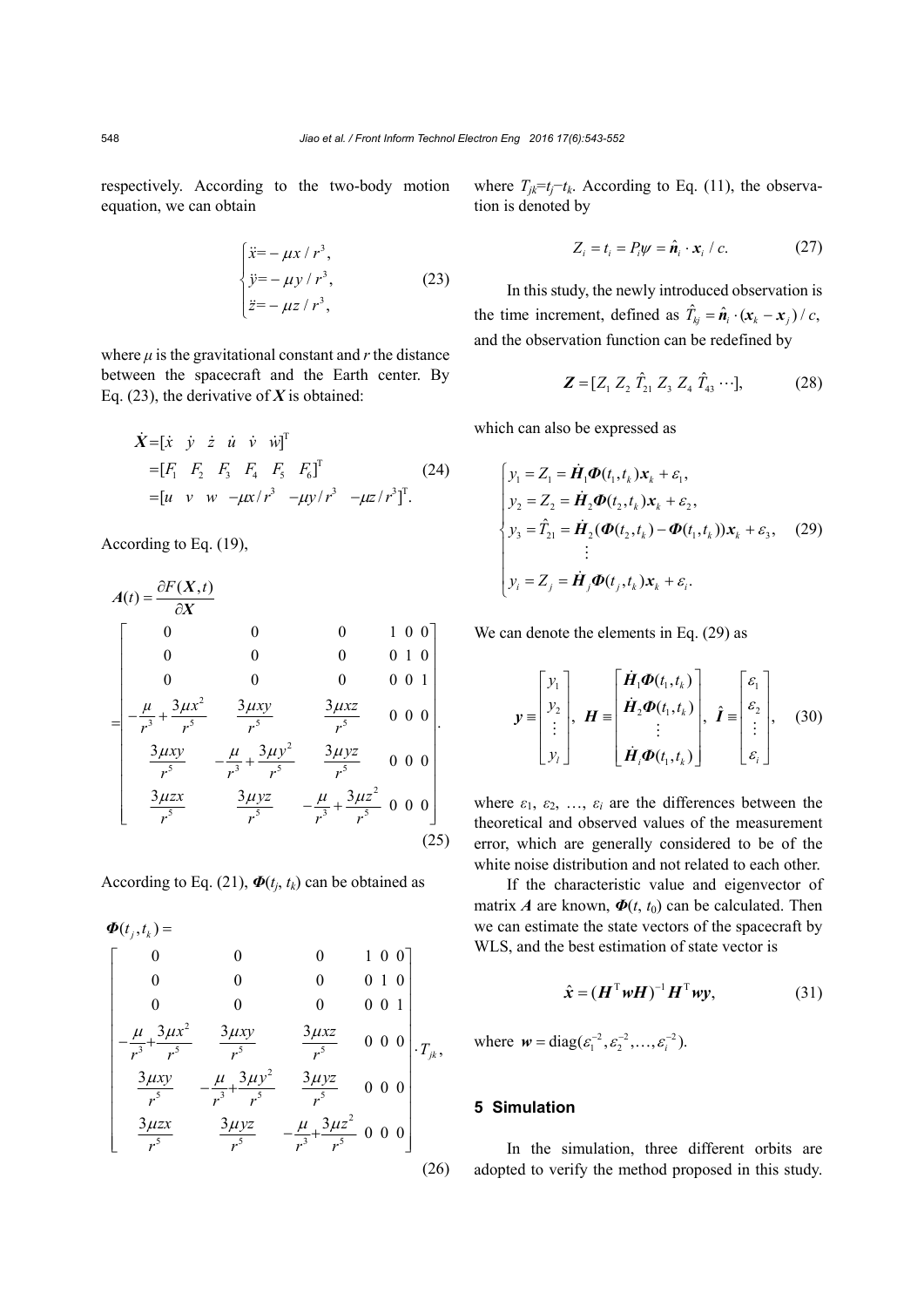The parameters of the orbits are shown in Table 1. The detector observes three pulsars in turn to determine the initial orbit of the satellite. These pulsars are B0531+21, B1937+21, and B0329+54 (Sheikh, 2005). Considering that different initial position errors and speed errors have different influence on the initial orbit determination precision, a detailed simulation with initial position errors changing from 0.1 to 10 km and speed errors with different values of 0.5, 2.0, and 5.0 m/s is carried out. After 100 Monte Carlo simulations, the mean error and mean square error of the initial orbit are obtained to evaluate the performance of the proposed method.

Two kinds of methods are applied to determine the spacecraft's initial orbit. The first one observes three X-ray pulsars in turn to obtain three TDOAs of the pulsars, and the second one adds a phase increment observation to the TDOAs.

First, the GPS BIIA-10 orbit is selected for the simulation. The estimation results of the height and velocity for the initial orbit determination are obtained.

From Fig. 3, it can be seen that when the initial velocity error δ*v* is 0.5, 2.0, and 5.0 m/s, respectively, and the initial position error is arbitrarily set between 0.1 and 10 km, the new method combining the phase increment has a better performance than the method without phase increment. A more detailed simulation of data, shown in Table 2, indicates that the position precision obtained by the new method with phase increment has been improved by nearly 40% and the velocity precision by more than 50%.

For the second situation, the TestSatOrbit is selected. From Fig. 4 and Table 3, it can be seen that when the satellite is moving along the middle height orbit (TestSatOrbit), the new method with phase increment has a better performance than that without phase increment. Table 3 also shows an improvement on the precisions of position and velocity of 30% and 20%, respectively.

Third, the MEGSAT-1 orbit is selected in the simulation. Fig. 5 indicates that the new method with phase increment observation has a better accuracy

| <b>Table 1 Orbit parameters setting during the simulation</b> |                     |                      |                               |                   |         |  |  |  |  |
|---------------------------------------------------------------|---------------------|----------------------|-------------------------------|-------------------|---------|--|--|--|--|
| Orbit name                                                    | Semimajor axis (km) | Right ascension of   | Orbit                         | Argument of       | Orbital |  |  |  |  |
|                                                               |                     | ascending node $(°)$ | perigee $(°)$<br>eccentricity | inclination $(°)$ |         |  |  |  |  |
| GPS BIIA-10                                                   | 26 5 6 0.5          | 224.67               | 0.0116                        | 338.24            | 54.39   |  |  |  |  |
| TestSatOrbit                                                  | 15 000.0            | 150.00               | 0.0050                        | 45.00             | 22.00   |  |  |  |  |
| MEGSAT-1                                                      | 6994.3              | 341.25               | 0.0049                        | 281.70            | 64.56   |  |  |  |  |

**Table 1 Orbit parameters setting during the simulation** 



**Fig. 3 Position and velocity precision in the simulation of GPS BIIA-10 initial orbit determination: (a) δ***v***=0.5 m/s; (b) δ***v***=2.0 m/s; (c) δ***v***=5.0 m/s**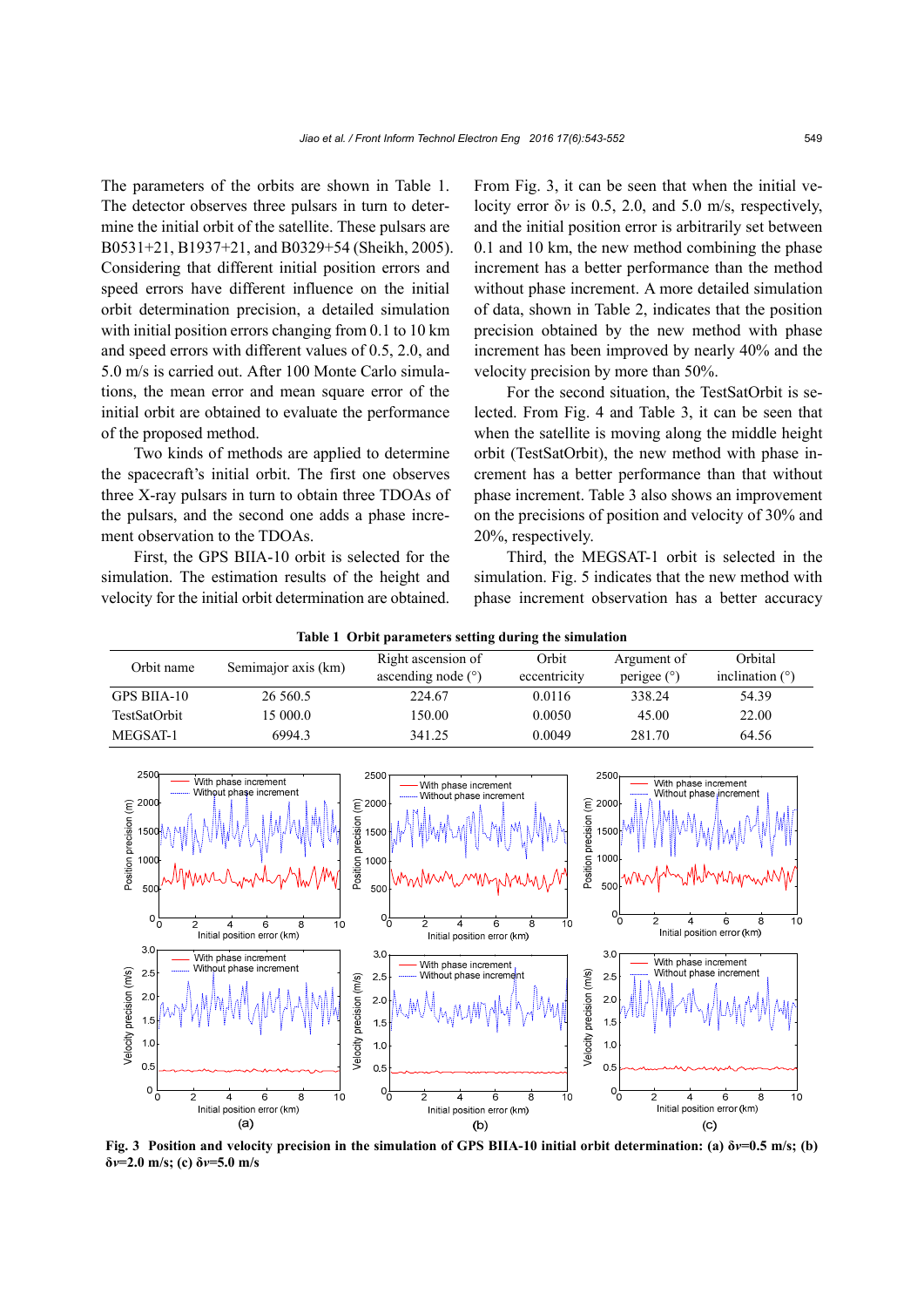| Initial speed error<br>(m/s) | Mean error of position<br>(km |        | RMSE of position<br>(km) |        | Mean error of velocity<br>(m/s) |        | RMSE of velocity<br>(m/s) |        |
|------------------------------|-------------------------------|--------|--------------------------|--------|---------------------------------|--------|---------------------------|--------|
|                              | <b>WOPI</b>                   | WPI    | <b>WOPI</b>              | WPI    | <b>WOPI</b>                     | WPI    | <b>WOPI</b>               | WPI    |
| 0.5                          | 1.4868                        | 0.6435 | 0.2237                   | 0.0922 | 1.7824                          | 0.4021 | 0.2179                    | 0.0216 |
| 2.0                          | 1.5168                        | 0.6580 | 0.2243                   | 0.0950 | 1.7511                          | 0.4268 | 0.2600                    | 0.0220 |
| 5.0                          | 1.5654                        | 0.6691 | 0.2676                   | 0.1003 | 1.8297                          | 0.4762 | 0.2748                    | 0.0211 |

**Table 2 Estimation results of the height and speed error for GPS BIIA-10 orbit** 

RMSE: root mean square error, WOPI: new method without phase increment, WPI: new method with phase increment



**Fig. 4 Position and velocity precision in the simulation of TestSatOrbit initial orbit determination: (a) δ***v***=0.5 m/s; (b) δ***v***=2.0 m/s; (c) δ***v***=5.0 m/s**



**Fig. 5 Position and velocity precision in the simulation of MEGSAT-1 initial orbit determination: (a) δ***v***=0.5 m/s; (b) δ***v***=2.0 m/s; (c) δ***v***=5.0 m/s**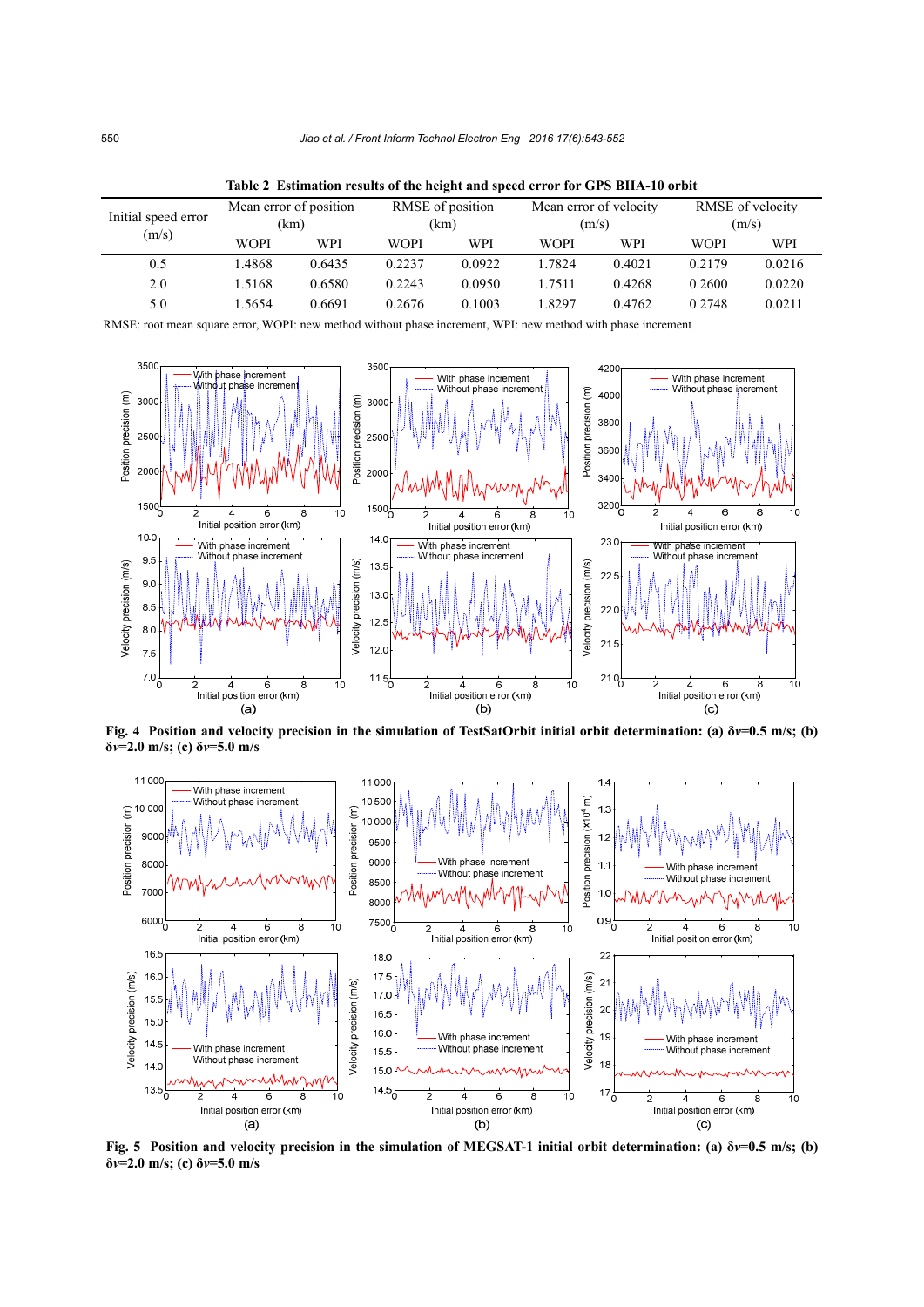| Initial speed error<br>(m/s) | Mean value of position<br>(km) |        | RMSE of position<br>(km) |        | Mean value of velocity<br>(m/s) |        | RMSE of velocity<br>(m/s) |        |
|------------------------------|--------------------------------|--------|--------------------------|--------|---------------------------------|--------|---------------------------|--------|
|                              | WOPI                           | WPI    | <b>WOPI</b>              | WPI    | <b>WOPI</b>                     | WPI    | <b>WOPI</b>               | WPI    |
| 0.5                          | 1.6677                         | 1.0201 | 0.1587                   | 0.0904 | 2.8296                          | 2.5583 | 0.2296                    | 0.0115 |
| 2.0                          | 1.6807                         | 1.1199 | 0.2389                   | 0.1308 | 2.8973                          | 2.7464 | 0.3340                    | 0.0174 |
| 5.0                          | 1.7853                         | .2550  | 0.2777                   | 0.1369 | 3.2113                          | 3.1189 | 0.4166                    | 0.0184 |

**Table 3 Estimation results of the height and speed error for TestSatOrbit** 

RMSE: root mean square error, WOPI: new method without phase increment, WPI: new method with phase increment

| Table 4 Estimation results of the height and speed error for MEGSAT-1 orbit |                                |        |                          |        |                                 |            |                           |            |  |
|-----------------------------------------------------------------------------|--------------------------------|--------|--------------------------|--------|---------------------------------|------------|---------------------------|------------|--|
| Initial speed error<br>(m/s)                                                | Mean value of position<br>(km) |        | RMSE of position<br>(km) |        | Mean value of velocity<br>(m/s) |            | RMSE of velocity<br>(m/s) |            |  |
|                                                                             | <b>WOPI</b>                    | WPI    | <b>WOPI</b>              | WPI    | <b>WOPI</b>                     | <b>WPI</b> | <b>WOPI</b>               | <b>WPI</b> |  |
| 0.5                                                                         | 9.1279                         | 7.3427 | 0.2497                   | 0.0997 | 15.5233                         | 13.6060    | 0.2194                    | 0.0088     |  |
| 2.0                                                                         | 10.1043                        | 8.0917 | 0.3793                   | 0.1555 | 17.0824                         | 14.8990    | 0.3420                    | 0.0136     |  |
| 5.0                                                                         | 12.0779                        | 9.7202 | 0.4058                   | 0.1698 | 20.1775                         | 17 57 14   | 0.3861                    | 0.0145     |  |

RMSE: root mean square error, WOPI: new method without phase increment, WPI: new method with phase increment

than the method without phase increment. The position precision is improved by 20% and velocity by 15% (Table 4). From Tables 2–4, we can find that the precisions of position and velocity decrease with increase in the initial velocity error. Another conclusion is that, for the low satellite orbit (e.g., MEG-SAT-1 orbit), the position and speed precisions of both methods decrease. It is because the error of the state propagation function increases in a low Earth orbit due to the high speed of the satellite, and the observation time of TOA should always be no less than 500 s to obtain a sufficiently large signal-tonoise ratio (SNR). If only one detector is installed on the satellite, three pulsars will be observed in turn, and therefore the observation time will be longer. During a longer observation time, a small initial speed error of the satellite moving at a high speed will result in a large position error.

# **6 Conclusions**

In this paper, we showed that only one detector is needed to observe different pulsars in turn for the navigation of a satellite. The phase increments of the satellite at different adjoining instants were used to improve the navigation. The simulation results indicated that the method combined with phase increment observation gives better performance than that without phase increment. The precision of position is improved by more than 30% and the velocity by more than 20% with the new method. This initial orbit determination precision of this new method meets the rough initial determination requirement and provides a potential strategy for the following higher precision orbit determination.

#### **References**

- Backer, D.C., Hellings, R.W., 1986. Pulsar timing and general relativity. *Ann. Rev. Astron. Astrophys.*, **24**:537-575. http://dx.doi.org/10.1146/annurev.aa.24.090186.002541
- Chester, T.J., Butman, S.A., 1981. Navigation Using X-ray Pulsars. The Telecommunications and Data Acquisition Progress Report No. TDA PR 42-63, NASA, p.22-25.
- Deutschmann, J.K., Bar-Itzhack, I.Y., 2001. Evaluation of attitude and orbit estimation using actual earth magnetic field data. *J. Guid. Contr. Dyn.*, **24**(3):616-623. http://dx.doi.org/10.2514/2.4753
- Emadzadeh, A.A., Speyer, J.L., 2011. Relative navigation between two spacecraft using X-ray pulsars. *IEEE Trans. Contr. Syst. Technol.*, **19**(5):1021-1035. http://dx.doi.org/10.1109/TCST.2010.2068049
- Farahanifar, M., Assadian, N., 2015. Integrated magnetometer—horizon sensor low-Earth orbit determination using UKF. *Acta Astronaut.*, **106**:13-23. http://dx.doi.org/10.1016/j.actaastro.2014.10.007
- Hinedi, S., 1993. NASA's next generation all-digital deep space network breadboard receiver. *IEEE Trans. Commun.*, **41**(1):246-257.

http://dx.doi.org/10.1109/26.212383

- Huang, L.W., Liang, B., 2010. Autonomous initial orbit determination of high-Earth-orbit satellites using X-ray pulsars. *J. Syst. Simul.*, **22**(S1):258-261 (in Chinese) .
- Liu, J., Fang, J.C., Yang, Z.H., *et al.*, 2015. X-ray pulsar/Doppler difference integrated navigation for deep space exploration with unstable solar spectrum. *Aerosp.*